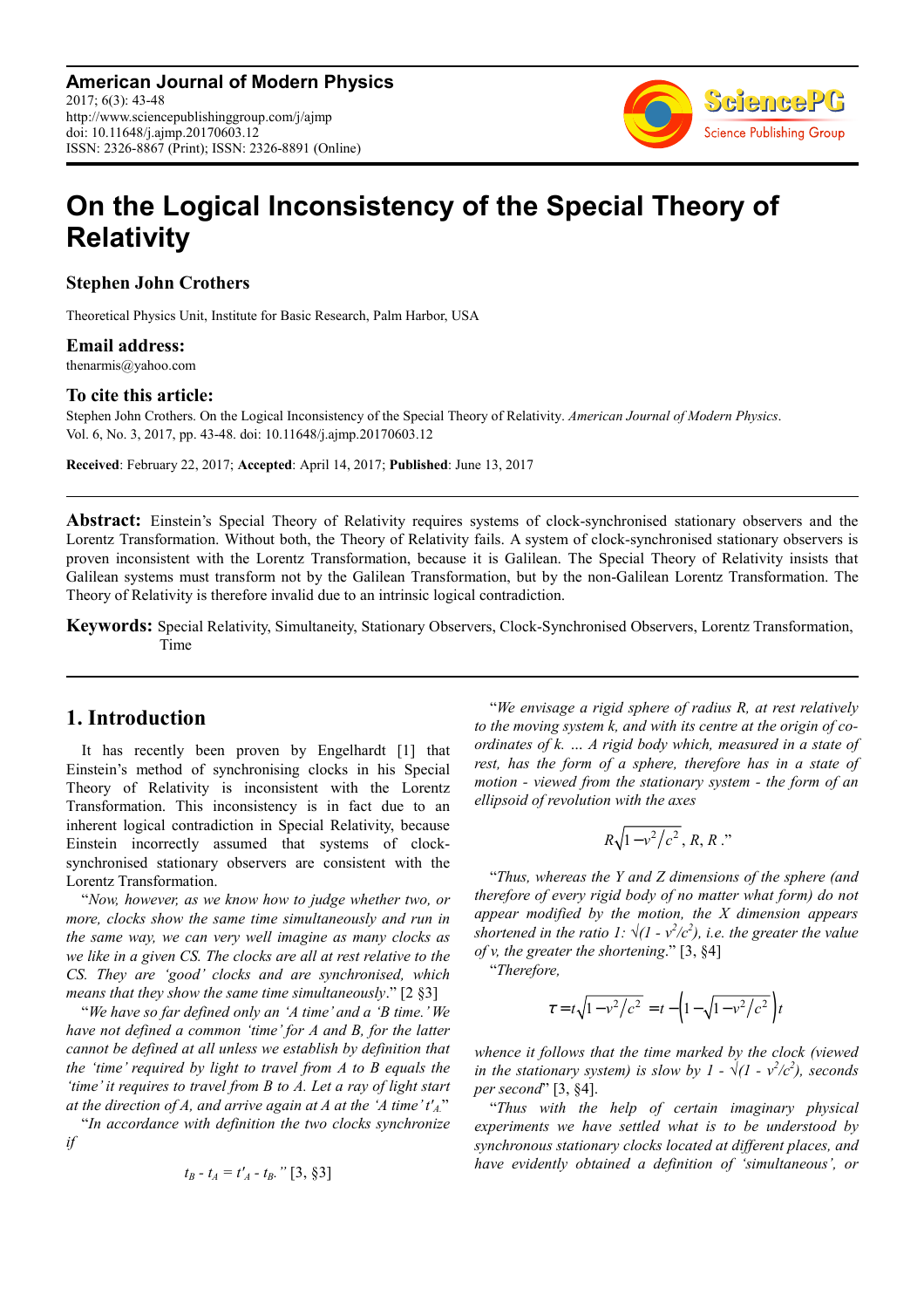*'synchronous', and of 'time'. The 'time' of an event is that which is given simultaneously with the event by a stationary clock located at the place of the event, this clock being synchronous, and indeed synchronous for all time determinations, with a specified stationary clock*." [3, §1]

In § 2 I mathematically construct a system of stationary observers and apply the Lorentz Transformation to prove that no observer can be clock-synchronised. In § 5 I mathematically construct a system of clock-synchronised observers and apply the Lorentz Transformation to prove that not all observers are stationary.

That systems of clock-synchronised stationary observers are logically inconsistent with the Lorentz Transformation entirely subverts the Theory of Relativity.

### **2. Systems of Stationary Observers**

A system of clock-synchronised stationary observers is an essential feature of Special Relativity. Einstein [3, §3] holds that the Lorentz Transformation associates coordinates *x*, *y*, *z*, *t* of his 'stationary system' *K* with the coordinates  $\xi$ ,  $\eta$ ,  $\zeta$ ,  $\tau$  of his 'moving system' *k*. A system of clock-synchronised stationary observers and the Lorentz Transformation are the bases for Einstein's time dilation and length contraction. It is regarded in general by physicists [4, §12.1] that a stationary system of observers *k* which are clock-synchronised when at rest are not synchronised when they all move together with respect to a clock-synchronised 'stationary system' *K*, as illustrated in figure 1.



*Figure 1. All the synchronised clocks in the 'stationary system' K read the same time at all positions in the K system. All the clocks in the 'moving system' k do not read the same time according to the K system, despite being synchronised with respect to the k system. Only at*  $x = \xi = 0$  *do the clocks depicted read the same time in both systems, where*  $t = \tau = 0$ *.* 

In figure 1, clocks to the left of the central clock in the 'moving system' *k* are 'ahead' of the central clock and those to the right of it 'lag' it, according to the 'stationary system' *K* where all the clocks therein always read the same time *t*. After a time  $t > 0$  in K the moving observers' clocks advance to the right and the hands on the moving clocks advance, but, according to any observer in *K*, they do not read the same time. As time *t* increases all the hands of the 'stationary' clocks advance by the same amount and all observers' clocks in  $K$  still read the common time  $t$  – they are synchronised. However, for any  $x$  and  $t$  in the 'stationary system'  $K$  there is always an observer located at someplace  $\neq x$  with a clock that reads  $\neq t$ , thereby contradicting Einstein's assumption of synchronisation of clocks in his 'stationary system' *K*. Recall the Lorentz Transformation equations for the time *τ* at position *ξ* in the 'moving system' *k* according to the 'stationary system' *K*:

$$
\tau = \beta(t - vx/c^2),
$$
  
\n
$$
\xi = \beta(x - vt),
$$
  
\n
$$
\eta = y,
$$
  
\n
$$
\zeta = z,
$$
  
\n
$$
\beta = 1/\sqrt{1 - v^2/c^2}.
$$
  
\n(1)

To ensure a system of stationary observers *K* by mathematical construction, set,

$$
x_{\sigma} = \sigma x_1, \tag{2}
$$

where  $\sigma \in \mathcal{R}$  denotes the observer,  $x_{\sigma}$  the location of that observer and  $x_1 \neq 0$ . All the observers  $\sigma$  are stationary. All observers *σ* have an Einstein clock, reading the time  $t<sub>σ</sub>$ .

The time  $t_{\sigma}$  associated with observer  $\sigma$  located at  $x_{\sigma}$  must now be quantified by means of the Lorentz Transformation. The equation for  $\xi$  in (1) cannot be used for this purpose because it leads to a contradiction concerning the presence of arbitrarily many observers. Therefore only the equation for *τ* in (1) can be used. Therefore, set,

$$
t_{\sigma} - \frac{vx_{\sigma}}{c^2} = t_{\sigma} - \frac{v\sigma x_1}{c^2} = t_1 - \frac{vx_1}{c^2},
$$
 (3)

whence,

$$
t_{\sigma} = t_1 + \frac{(\sigma - 1)vx_1}{c^2} \tag{4}
$$

Then, using the relation for *ξ* of the Lorentz Transformation (1),

$$
\xi_{\sigma} = \beta (x_{\sigma} - vt_{\sigma}) = \beta \left[ \left( \frac{\sigma}{\beta^2} + \frac{v^2}{c^2} \right) x_1 - vt_1 \right],
$$
\n
$$
= \beta \left\{ \left[ \sigma \left( 1 - \frac{v^2}{c^2} \right) + \frac{v^2}{c^2} \right] x_1 - vt_1 \right\},
$$
\n(5)

leading to some sample values in table 1.

*Table 1. Sample values of observer location and associated time according to the stationary system K.* 

$$
\begin{array}{c|c}\n\hline\n\sigma & x_{\sigma} & t_{\sigma} \\
\hline\n-1 & -x_1 & t_1 - \frac{2vx_1}{c^2} & \beta \left[ \frac{(2v^2 - c^2)}{c^2} x_1 - vt_1 \right] & \beta \left( t_1 - \frac{vx_1}{c^2} \right)\n\end{array}
$$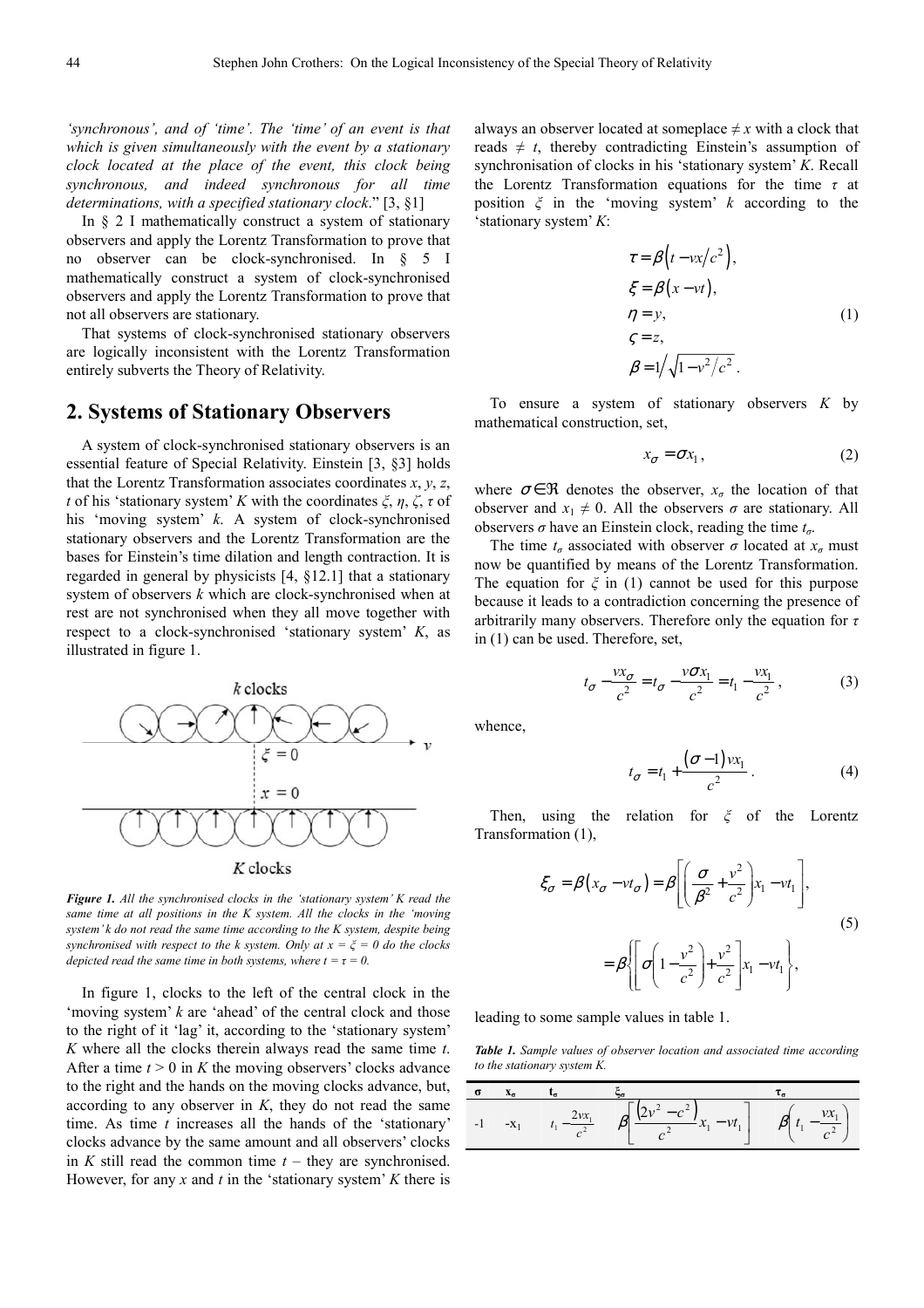|              |          | $\sigma$ $x_{\sigma}$ $t_{\sigma}$ $\xi_{\sigma}$ |                                                                                                                                     |                                          |
|--------------|----------|---------------------------------------------------|-------------------------------------------------------------------------------------------------------------------------------------|------------------------------------------|
| $0 \qquad 0$ |          |                                                   | $t_1 - \frac{vx_1}{c^2}$ $\beta \left[ \frac{v^2}{c^2} x_1 - vt_1 \right]$                                                          | $\beta\left(t_1-\frac{vx_1}{c^2}\right)$ |
|              |          |                                                   | $v_2$ $\frac{x_1}{2}$ $t_1 - \frac{vx_1}{2c^2}$ $\beta \left  \frac{(c^2 + v^2)}{2c^2} x_1 - vt_1 \right $                          | $\beta\left(t_1-\frac{vx_1}{c^2}\right)$ |
|              |          |                                                   | 1 $x_1$ $t_1$ $\beta(x_1 - vt_1)$ $\beta(t_1 - \frac{vx_1}{c^2})$                                                                   |                                          |
|              | 2 $2x_1$ |                                                   | $t_1 + \frac{vx_1}{c^2}$ $\beta \left[ \frac{(2c^2 - v^2)}{c^2} x_1 - vt_1 \right]$ $\beta \left( t_1 - \frac{vx_1}{c^2} \right)$   |                                          |
|              | 3 $3x_1$ |                                                   | $t_1 + \frac{2vx_1}{c^2}$ $\beta \left[ \frac{(3c^2 - 2v^2)}{c^2} x_1 - vt_1 \right]$ $\beta \left( t_1 - \frac{vx_1}{c^2} \right)$ |                                          |

The Stationary Lorentz Transformation is,

$$
\tau = \beta \left( t_{\sigma} - vx_{\sigma} / c^2 \right),
$$
  
\n
$$
x_{\sigma} = \sigma x_1,
$$
  
\n
$$
\xi_{\sigma} = \beta \left( x_{\sigma} - vt_{\sigma} \right) = \beta \left[ \left( \frac{\sigma}{\beta^2} + \frac{v^2}{c^2} \right) x_1 - vt_1 \right],
$$
  
\n
$$
t_{\sigma} = t_1 + \frac{(\sigma - 1)vx_1}{c^2},
$$
  
\n
$$
\eta = y,
$$
  
\n
$$
\zeta = z,
$$
  
\n
$$
\beta = 1/\sqrt{1 - v^2/c^2},
$$
  
\n
$$
\sigma \in \Re.
$$
  
\n(6)

From table 1, for any time  $t_1 \geq 0$  of the 'stationary system' *K* there are any number of locations  $x_q \neq x_1$  at which there is a stationary observer  $\sigma$  whose clock reading is  $t_{\sigma} \neq t_1$ , thereby contradicting Einstein's assumption of clock synchronisation for all observers in the stationary system *K*. Moreover, every stationary observer  $\sigma$  in *K* observes the same time  $\tau$  on the clocks in *k*. This is consistent with two different interpretations, both of which are opposite to those of Einstein:

(a) According to every observer in the stationary system of observers *K,* all the clocks in the system *k* are synchronised but not stationary, because system *k* is moving, and all the clocks in the system *K* are stationary but not synchronised.

(b) Every stationary observer  $\sigma$  at position  $x_{\sigma}$  in the system *K* observes the *same* clock in *k*, finding that it indicates the same time  $\tau$  for them all, but also find that the observed clock is at a different location *ξσ* in *k*.

Either way, Einstein's system of clock-synchronised stationary observers is inconsistent with the Lorentz Transformation.

Suppose an event occurs in the stationary system of observers  $K$  at  $x_1$  at associated time  $t_1$ . Then according to all other observers  $x_{\sigma}$  in *K* the event occurs at  $t_{\sigma} \neq t_1$ . No events in *K* can be simultaneous according to any of its observers  $\sigma$ . According to all the observers of system *K*, all the observers

in the moving system see the event in *K* simultaneously. This is revealed mathematically by the Inverse Stationary Lorentz Transformation:

$$
t = \beta \left( \tau_{\sigma} + v \xi_{\sigma} / c^2 \right),
$$
  
\n
$$
\xi_{\sigma} = \sigma \xi_{1},
$$
  
\n
$$
x_{\sigma} = \beta \left( \xi_{\sigma} + v \tau_{\sigma} \right) = \beta \left[ \left( \frac{\sigma}{\beta^2} + \frac{v^2}{c^2} \right) \xi_1 + v \tau_1 \right],
$$
  
\n
$$
\tau_{\sigma} = \tau_1 - \frac{(\sigma - 1)v \xi_1}{c^2},
$$
  
\n
$$
y = \eta,
$$
  
\n
$$
z = \zeta,
$$
  
\n
$$
\beta = 1/\sqrt{1 - v^2/c^2},
$$
  
\n
$$
\sigma \in \Re.
$$
  
\n(7)

None of the stationary observers  $\sigma$  in  $k$  can be clocksynchronised and all see the same time *t* at all observer locations in the moving system *K* for any event at  $\zeta$ <sup>*σ*</sup> at time *τσ* in *k*, which cannot be simultaneous for any observer in *k*.

For a system of stationary observers, relativity of simultaneity is opposite to that advanced by Einstein from his Special Theory of Relativity. His relativity of simultaneity obtains effectively from his unwitting restriction of observers to just one observer,  $\sigma = 1$  in table 1, in his 'stationary system' *K*, and letting it speak for all observers in *K*, due to his false assumption that a system of clock-synchronised stationary observers is consistent with the Lorentz Transformation. Setting  $\sigma = 1$  in (6), the Lorentz Transformation used by Einstein is recovered. A system *S* that contains only one observer cannot, by its singular character, synchronise its clock with anything or judge 'simultaneous' events in *S*.

Physicists since Einstein have only ever invoked the case of observer  $\sigma = 1$  in table 1; in other words they have only ever considered this one observer in the system *K*, on the incorrect assumption that any desired system of observers can be a system of clock-synchronised stationary observers consistent with the Lorentz Transformation. From this incorrect assumption they conclude that the conditions and effects are the same for all observers in the system *K*; hence a common time dilation and length contraction relative to any and all observers of a moving system. Table 1 however reveals that this is not the case.

# **3. 'Length Contraction' for a System of Stationary Observers**

At any instant of time in the stationary system *K* described by equations  $(2) - (7)$ , let a rigid rod in the moving system *k* have a length  $\Delta \xi = l_0$  when at rest relative to the moving system *k*. From (6),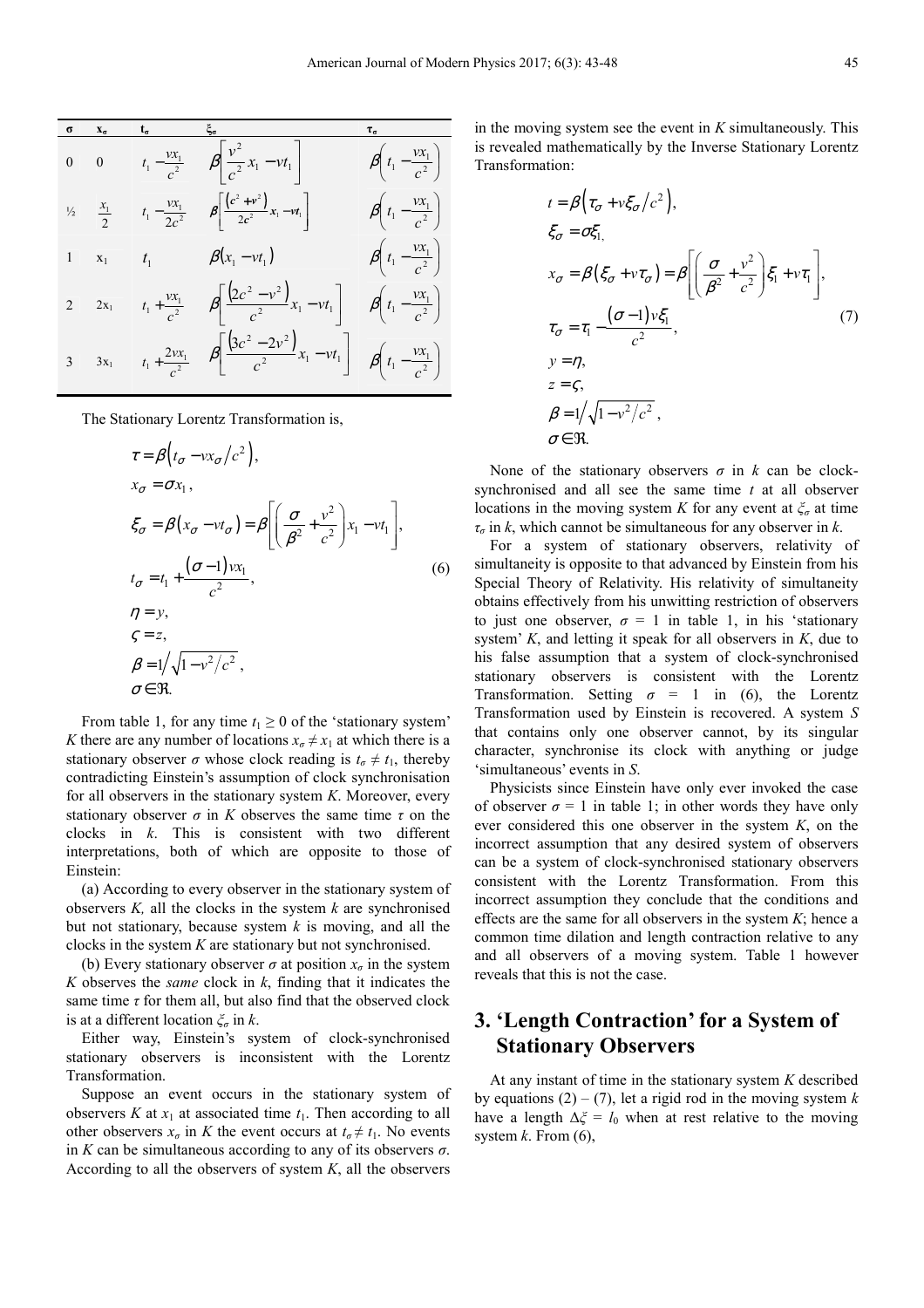$$
\Delta \xi = l_0 = \xi_{\sigma} - \xi_{\rho} = \frac{(\sigma - \rho)x_1}{\beta} = \frac{\Delta x}{\beta}.
$$

Therefore,

$$
\Delta x = \beta l_0 = \frac{l_0}{\sqrt{1 - \frac{v^2}{c^2}}}.
$$
 (8)

Hence, all the observers  $x_{\sigma}$  of the stationary system *K* observe not length contraction, but length extension.

## **4. Time Dilation for a System of Stationary Observers**

By means of the Inverse Stationary Lorentz Transformation (7),

$$
\Delta \tau_{\sigma} = \Delta \tau_1 = \frac{\Delta t}{\beta} = \Delta t \sqrt{1 - \frac{v^2}{c^2}}.
$$
 (9)

Thus, although no observer in the stationary system *K* is clock-synchronised, every observer  $x<sub>σ</sub>$  of the stationary system *K* observes the same time interval in *K* and the same time-dilated interval in *k*, but at the expense of length contraction and of clock-synchronised stationary observers. This is irreconcilable with Einstein's theory.

## **5. Systems of Clock-Synchronised Observers**

The locations of the observers  $\sigma$  associated with the common time  $t_{\sigma} = t$  for all values of  $\sigma$  must now be quantified by means of the Lorentz Transformation. The equation for *ξ* in (1) cannot be used for this purpose because it leads to a contradiction concerning the presence of arbitrarily many observers. Therefore only the equation for  $\tau$  in (1) can be used. Therefore, set,

$$
t = \frac{\tau_1}{\beta} + \frac{vx_1}{c^2} = \frac{\tau_\sigma}{\beta} + \frac{vx_\sigma}{c^2},
$$
  
\n
$$
\tau_\sigma = \sigma \tau_1,
$$
\n(10)

where  $\sigma$  labels an observer and  $x_{\sigma}$  is the location of that observer in the clock-synchronised system *K*. Thus all *xσ* read the same time *t*. Solving (10) for  $x_{\sigma}$  gives,

$$
x_{\sigma} = \frac{(1-\sigma)c^2\tau_1}{\nu\beta} + x_1.
$$
 (11)

From (10),

$$
\tau_1 = \beta \bigg( t - \frac{vx_1}{c^2} \bigg). \tag{12}
$$

Putting (12) into (11) gives,

$$
x_{\sigma} = \frac{(1-\sigma)c^2t}{v} + \sigma x_1.
$$
 (13)

Although all observers in *K* are clock-synchronised by (10) to a common time  $t$ , only  $x_1$  is not a function of the time  $t$ . Thus, only  $x_1$  is stationary. All other observers in *K* cannot be stationary. The Clock-Synchronised Lorentz Transformation is,

$$
\tau_{\sigma} = \beta \left( t - v x_{\sigma} / c^2 \right) = \sigma \tau_1,
$$
\n
$$
\xi_{\sigma} = \beta (x_{\sigma} - vt),
$$
\n
$$
x_{\sigma} = \frac{(1 - \sigma) c^2 t}{v} + \sigma x_1,
$$
\n
$$
\eta = y,
$$
\n
$$
\zeta = z,
$$
\n
$$
\beta = 1/\sqrt{1 - v^2/c^2},
$$
\n(14)

The Inverse Clock-Synchronised Lorentz Transformation is,

$$
t_{\sigma} = \beta \Big( \tau + v \xi_{\sigma} / c^2 \Big) = \sigma t_1,
$$
  
\n
$$
x_{\sigma} = \beta \Big( \xi_{\sigma} + v \tau \Big),
$$
  
\n
$$
\xi_{\sigma} = \frac{(\sigma - 1) c^2 \tau}{v} + \sigma \xi_1,
$$
  
\n
$$
y = \eta,
$$
  
\n
$$
z = \zeta,
$$
  
\n
$$
\beta = 1 / \sqrt{1 - v^2 / c^2}.
$$
\n(15)

Although all observers in *k* are clock-synchronised by (15) to a common time *τ*, only *ξ*1 is not a function of the time *τ*. Thus, only *ξ*1 is stationary. All other observers in *k* cannot be stationary.

From (14),

$$
\frac{dx_{\sigma}}{dt} = \frac{(1-\sigma)c^2}{v} < c \;,
$$

 $1 - \frac{v}{x}$ 

whence,

From (15),

 $\frac{d\xi_{\sigma}}{dt} = \frac{(\sigma - 1)c^2}{c} < c$  $d\tau$  *v*  $\zeta_{\sigma}$  (σ τ  $=\frac{(\sigma-1)c^2}{\sigma}$ 

whence,

$$
\sigma < 1 + \frac{\nu}{c}.\tag{17}
$$

 $-\frac{v}{c} < \sigma$ (16)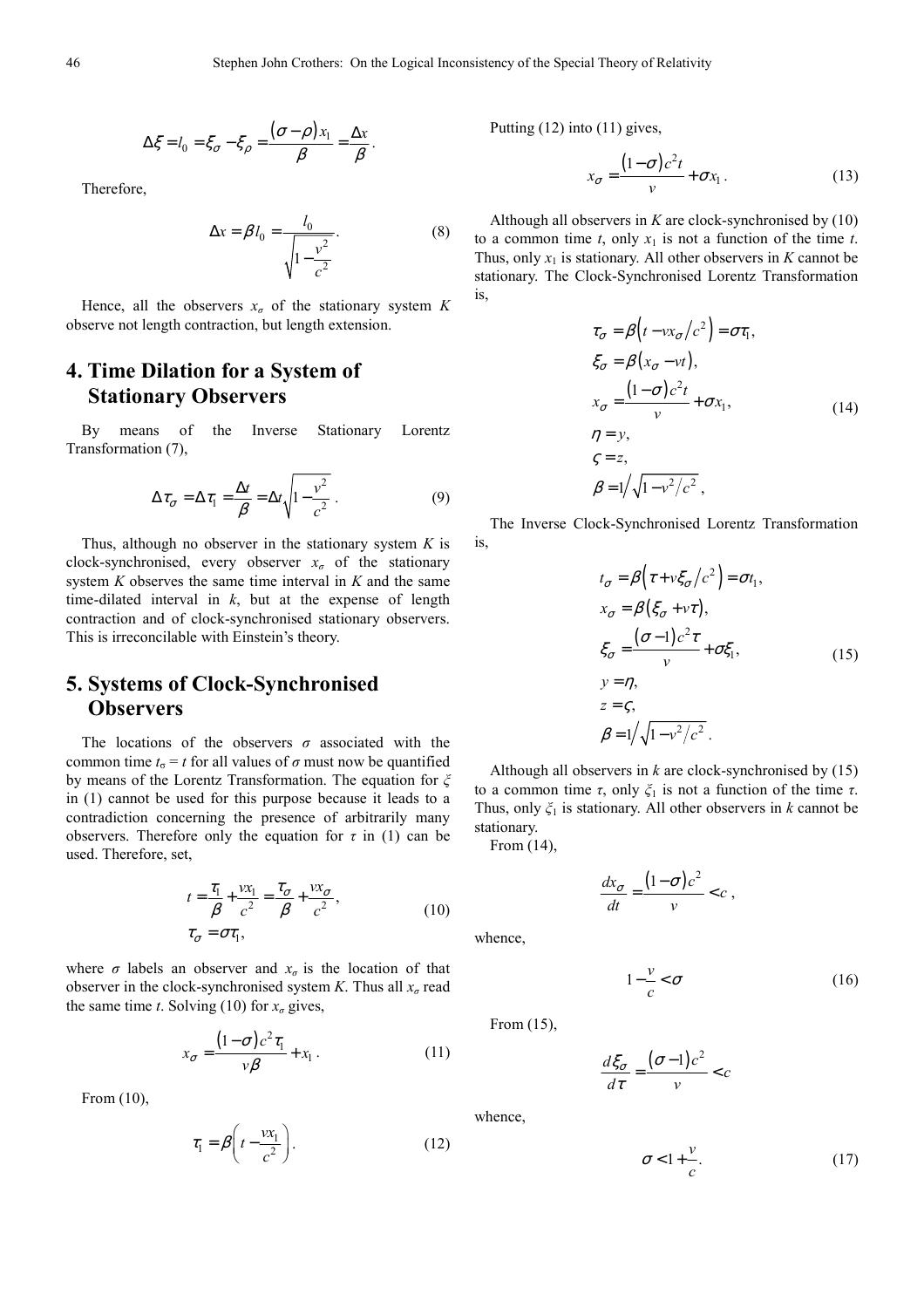Combining (16) and (17),

$$
1 - \frac{v}{c} < \sigma < 1 + \frac{v}{c}.\tag{18}
$$

All observers in the clock-synchronised system *K* observe that none of the clocks in system *k* are synchronised. Conversely, all observers in the clock-synchronised system *k* observe that none of the clocks in system *K* are synchronised. Setting  $\sigma = 1$  in (14) recovers the Lorentz Transformation used by Einstein. It pertains to only one observer in system *K* and one observer in system *k*. By assuming systems of clocksynchronised stationary observers consistent the Lorentz Transformation, Einstein incorrectly permitted the observer *σ* = 1 to speak for all observers.

## **6. Length Contraction for a System of Clock-Synchronised Observers**

From (14), at any instant of time *t*,

$$
\Delta \xi = \xi_{\sigma} - \xi_{\rho} = \beta \left( x_{\sigma} - x_{\rho} \right)
$$

$$
= \beta (\sigma - \rho) x_1 = \beta \Delta x
$$

Therefore,

$$
\Delta x = \frac{\Delta \xi}{\beta} = \Delta \xi \sqrt{1 - \frac{v^2}{c^2}}.
$$

This is Einstein's 'length contraction' equation. Clocksynchronised observers  $x_{\sigma}$  and  $x_{\rho}$  of the system *K* see the same length contraction, at the expense of being stationary observers.

# **7. 'Time Dilation' for a System of Clock-Synchronised Observers**

Since all observers are clock-synchronised with respect to their own systems, all observers in the *K* system observe the common clock time-interval  $\Delta t$ . Observer  $x_{\sigma}$  of system K watches the clock of *ξσ* in the 'moving system' *k* and observes the clock time-interval  $\Delta \tau_{\sigma}$  of  $\zeta_{\sigma}$  in system *k*. Then from (14),

$$
\Delta \tau_{\sigma} = \sigma \beta \Delta t \,. \tag{19}
$$

Thus, after a time interval  $\Delta t$  in *K* any observer  $x_{\sigma}$  in the clock-synchronised system *K* reads the time-interval  $\Delta \tau_q$  at  $\zeta_q$ in the *k* system. Each observer  $x_{\sigma}$  observes a different time and a different time-interval on the corresponding clock held by observer  $\zeta$ <sup>*σ*</sup> in system *k*. For example, the observer  $\sigma = 1$ located at  $x_1$  in system *K* observes not time dilation at  $\zeta_1$  but time expansion at  $\zeta_1$ :  $\Delta \tau_1 = \beta \Delta t$ . The observer  $\sigma = 1/\beta$  located at  $x_{1/\beta}$  in system *K* observes no change in the time-interval of the clock of  $\zeta_{1/\beta}$  in system *k*:  $\Delta \tau_{1/\beta} = \Delta t$ . The observer  $\sigma = 1/\beta^2$ located at  $x_{1/\beta^2}$  observes the time interval  $\Delta \tau_{1/\beta^2}$  at  $\xi_{1/\beta^2}$  to be,

$$
\Delta \tau_{1/\beta^2} = \frac{\Delta t}{\beta} = \Delta t \sqrt{1 - \frac{v^2}{c^2}} \,, \tag{20}
$$

which is Einstein's time dilation equation. Note that in all cases,  $\Delta \tau_{\sigma} = \sigma \Delta \tau_1$ , in accordance with (14), since  $\Delta \tau_1 = \beta \Delta t$ . Conversely, all observers *ξσ* in the *k* system read a common time  $\tau$  and common time interval  $\Delta \tau$ , finding that the clock at  $x_{\sigma}$  in *K* reads, from (15), the time interval,

$$
\Delta t_{\sigma} = \sigma \beta \Delta \tau. \tag{21}
$$

### **8. The Systems of Observers**

To facilitate comparison of observers, write (6) with capital letters,

$$
\tau = \beta \Big( t_{\sigma} - vX_{\sigma}/c^2 \Big),
$$
  
\n
$$
X_{\sigma} = \sigma X_1,
$$
  
\n
$$
\xi_{\sigma} = \beta \Big( X_{\sigma} - vt_{\sigma} \Big) = \beta \Bigg[ \Big( \frac{\sigma}{\beta^2} + \frac{v^2}{c^2} \Big) X_1 - vt_1 \Bigg],
$$
  
\n
$$
t_{\sigma} = t_1 + \frac{(\sigma - 1)vX_1}{c^2},
$$
  
\n
$$
\eta = y,
$$
  
\n
$$
\zeta = z,
$$
  
\n
$$
\beta = 1/\sqrt{1 - v^2/c^2},
$$
  
\n
$$
\sigma \in \Re.
$$
  
\n(22)

Now set  $\sigma = 1$ . The stationary observer  $\sigma = 1$  is located at *X*1. This observer is not clock synchronised with any other observers in its stationary system *K*. Now set  $\sigma = 1$  in (14). The observer  $x_1$ , although stationary (the only stationary observer in its system), is clock synchronised with all other observers in its clock-synchronised system *K*. Moreover, the range on  $\sigma$  in (22) is not the same as in (14), since in the latter the values of  $\sigma$  are constrained by the speed  $\nu$  and the speed of light *c*. Thus, observers located at  $X_1$  and  $x_1$  are not equivalent observers. Nonetheless, owing to his false assumption, Einstein makes them not only the same, but also the speaker for all other observers in his 'stationary' system *K*, effectively making each of his two systems *K* and *k*, systems that contain only one observer in each.

To reaffirm that only the observer  $\sigma = 1$  is contained in Einstein's theory, set the position  $x_{\sigma}$  in the stationary system (6) equal to the position  $x_{\sigma}$  of the clock-synchronised system  $(14)$ ,

$$
\sigma x_1 = \frac{(1-\sigma)c^2t}{v} + \sigma x_1.
$$

Thus the only observer is  $\sigma = 1$  for each system.

Similarly, set the time for the stationary system (6) equal to the time for the clock-synchronised system ( $t = t<sub>l</sub>$  in the